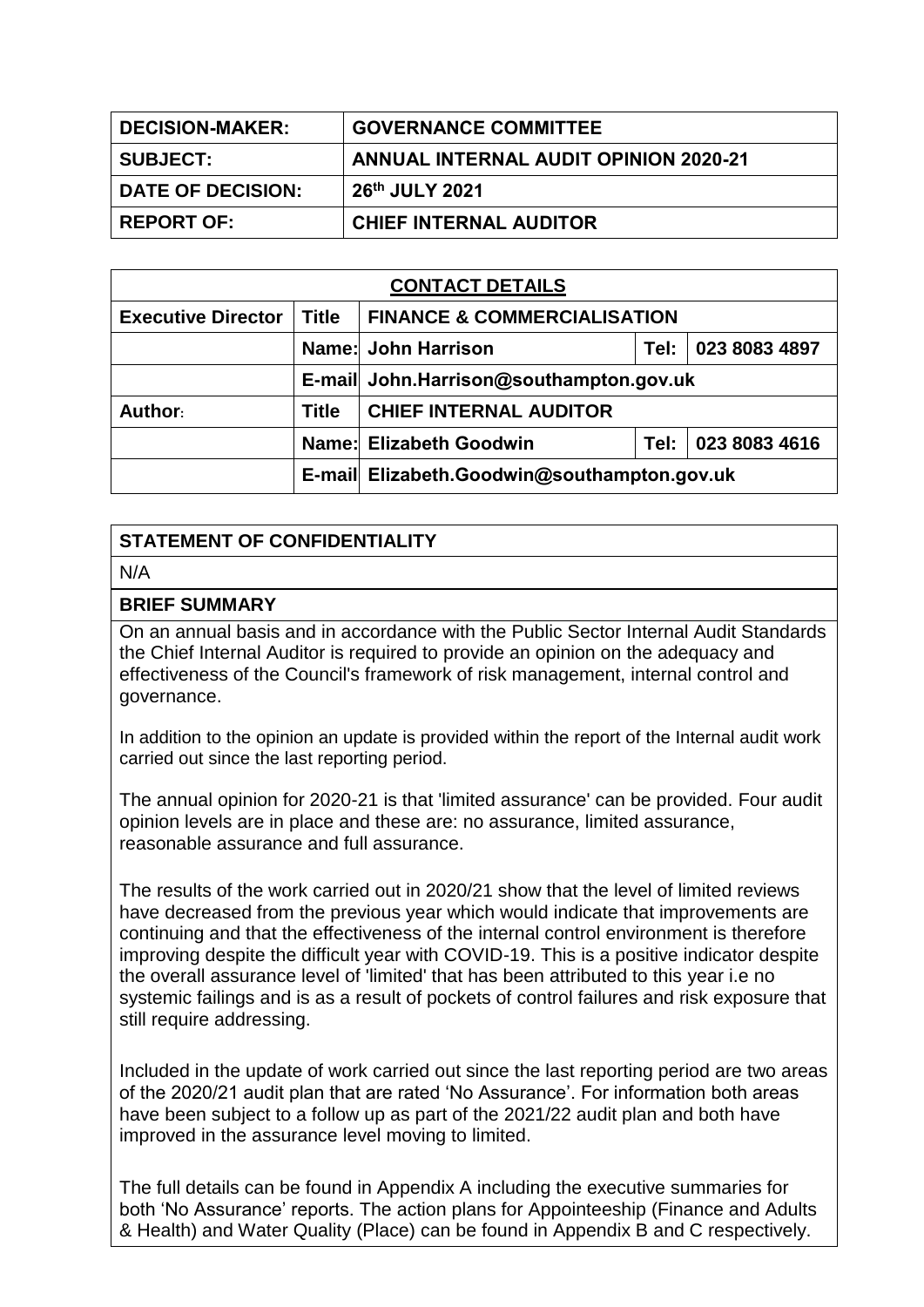| <b>RECOMMENDATIONS:</b>             |                                                                                                                                                                                                                                                                                         |  |  |
|-------------------------------------|-----------------------------------------------------------------------------------------------------------------------------------------------------------------------------------------------------------------------------------------------------------------------------------------|--|--|
|                                     | That the Governance Committee notes the Chief Internal Auditor's<br>(i)<br>Annual Audit Opinion for 2020-21 and the service action plans.                                                                                                                                               |  |  |
|                                     | <b>REASONS FOR REPORT RECOMMENDATIONS</b>                                                                                                                                                                                                                                               |  |  |
| 1.                                  | In accordance with proper internal audit practices (Public Sector Internal Audit<br>Standards) and the Internal Audit Charter, the Governance Committee is<br>required to receive the Chief Internal Auditor's Annual Report & Opinion for<br>2020-21.                                  |  |  |
|                                     | ALTERNATIVE OPTIONS CONSIDERED AND REJECTED                                                                                                                                                                                                                                             |  |  |
|                                     | None                                                                                                                                                                                                                                                                                    |  |  |
|                                     | <b>DETAIL (Including consultation carried out)</b>                                                                                                                                                                                                                                      |  |  |
|                                     | The opinion has been shared with members of the Executive Management<br>Board including the s151 officer.                                                                                                                                                                               |  |  |
|                                     | <b>RESOURCE IMPLICATIONS</b>                                                                                                                                                                                                                                                            |  |  |
|                                     | <b>Capital/Revenue</b>                                                                                                                                                                                                                                                                  |  |  |
|                                     | None                                                                                                                                                                                                                                                                                    |  |  |
| <b>Property/Other</b>               |                                                                                                                                                                                                                                                                                         |  |  |
|                                     | None                                                                                                                                                                                                                                                                                    |  |  |
|                                     | <b>LEGAL IMPLICATIONS</b>                                                                                                                                                                                                                                                               |  |  |
|                                     | Statutory power to undertake proposals in the report:                                                                                                                                                                                                                                   |  |  |
|                                     | The Accounts and Audit (England) Regulations 2015 state 'a relevant body<br>must undertake an effective internal audit to evaluate the effectiveness of its<br>risk management, control and governance processes, taking into account the<br>Public Sector Internal Auditing Standards. |  |  |
|                                     | <b>Other Legal Implications:</b>                                                                                                                                                                                                                                                        |  |  |
|                                     | None                                                                                                                                                                                                                                                                                    |  |  |
| <b>RISK MANAGEMENT IMPLICATIONS</b> |                                                                                                                                                                                                                                                                                         |  |  |
|                                     | Failure to maintain an effective internal audit functions would result in a failure<br>of the organisation meeting its statutory responsibilities in relation to the<br>Annual Governance Statement and Annual Audit Opinion.                                                           |  |  |
|                                     | <b>POLICY FRAMEWORK IMPLICATIONS</b>                                                                                                                                                                                                                                                    |  |  |
|                                     | None                                                                                                                                                                                                                                                                                    |  |  |
|                                     |                                                                                                                                                                                                                                                                                         |  |  |

|                                    | <b>KEY DECISION?</b>                      | <b>No</b> |             |  |
|------------------------------------|-------------------------------------------|-----------|-------------|--|
| <b>WARDS/COMMUNITIES AFFECTED:</b> |                                           |           | <b>None</b> |  |
| SUPPORTING DOCUMENTATION           |                                           |           |             |  |
| <b>Appendices</b>                  |                                           |           |             |  |
|                                    | Annual Internal Audit Opinion for 2020-21 |           |             |  |
| 2.                                 | Appointeeship Action Plan                 |           |             |  |